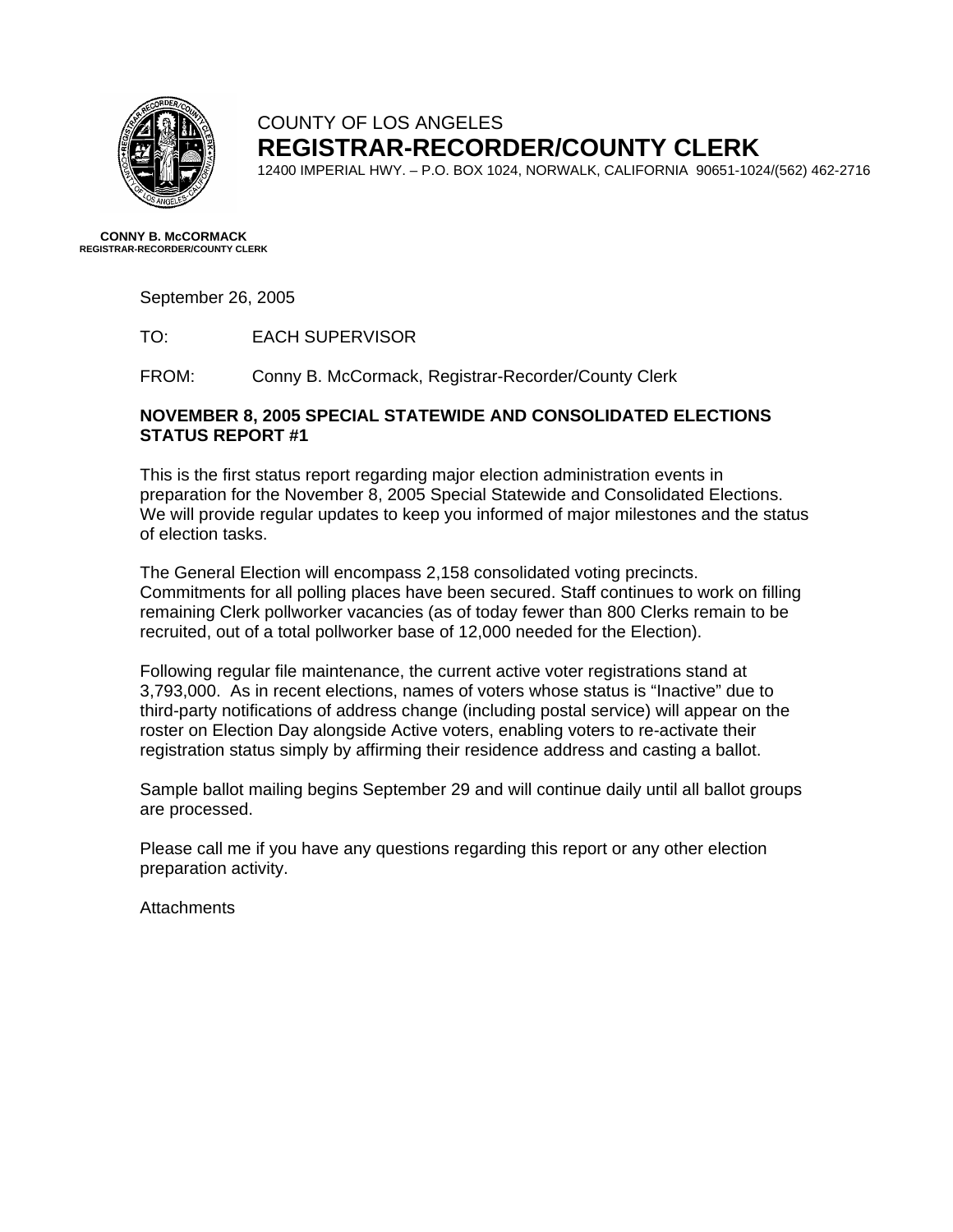### **NOVEMBER 8, 2005 SPECIAL STATEWIDE & CONSOLIDATED ELECTIONS STATUS OF EVENTS PERFORMED**

|              | <b>SCHEDULED</b>  | ACTUAL            |  |  |
|--------------|-------------------|-------------------|--|--|
| <b>EVENT</b> | <b>COMPLETION</b> | <b>COMPLETION</b> |  |  |
|              |                   |                   |  |  |

1. Finalize Ballot Page Design 08/26/05 08/15/05

Ballot page design was finalized on 08/15/05. This event is complete.

2. Recruit and Appoint 11/07/05 Precinct Officers

> This election will involve 2,172 precincts requiring the recruitment of approximately 12,000 pollworkers. Recruitment of precinct officers is proceeding on schedule.

3. Update Registration Records 10/24/05

The September 22, 2005 update of the registration records total 3,792,467 registered voters. This event is proceeding on schedule.

4. Testing of Election Night Data 11/07/05 Processing Hard/Ware and Programs

> Testing of election night tally programs is in process. This event is proceeding on schedule.

5. Receive Sample Ballot and 10/07/05 Ballot Pages from Printer

> Delivery of sample ballots will begin on 9/29/05. This event is proceeding on schedule.

6. Mail Sample Ballots 10/18/05

The initial and supplemental sample ballot mailing to over 3.7 million registered voters will begin on September 29, 2005 and continue through October 18, 2005. This event is proceeding on schedule.

7. Precinct Supplies and Vote Recorders 10/24/05 Assembled

> Vote Recorder Packaging will begin on October 14, 2005. Supply box processing will commence on October 24, 2005.

8. Booth and Supplies Picked-Up 10/30/05 By Precinct Inspectors

Booths and supplies are scheduled for pick-up on October 29 - 30, 2005.